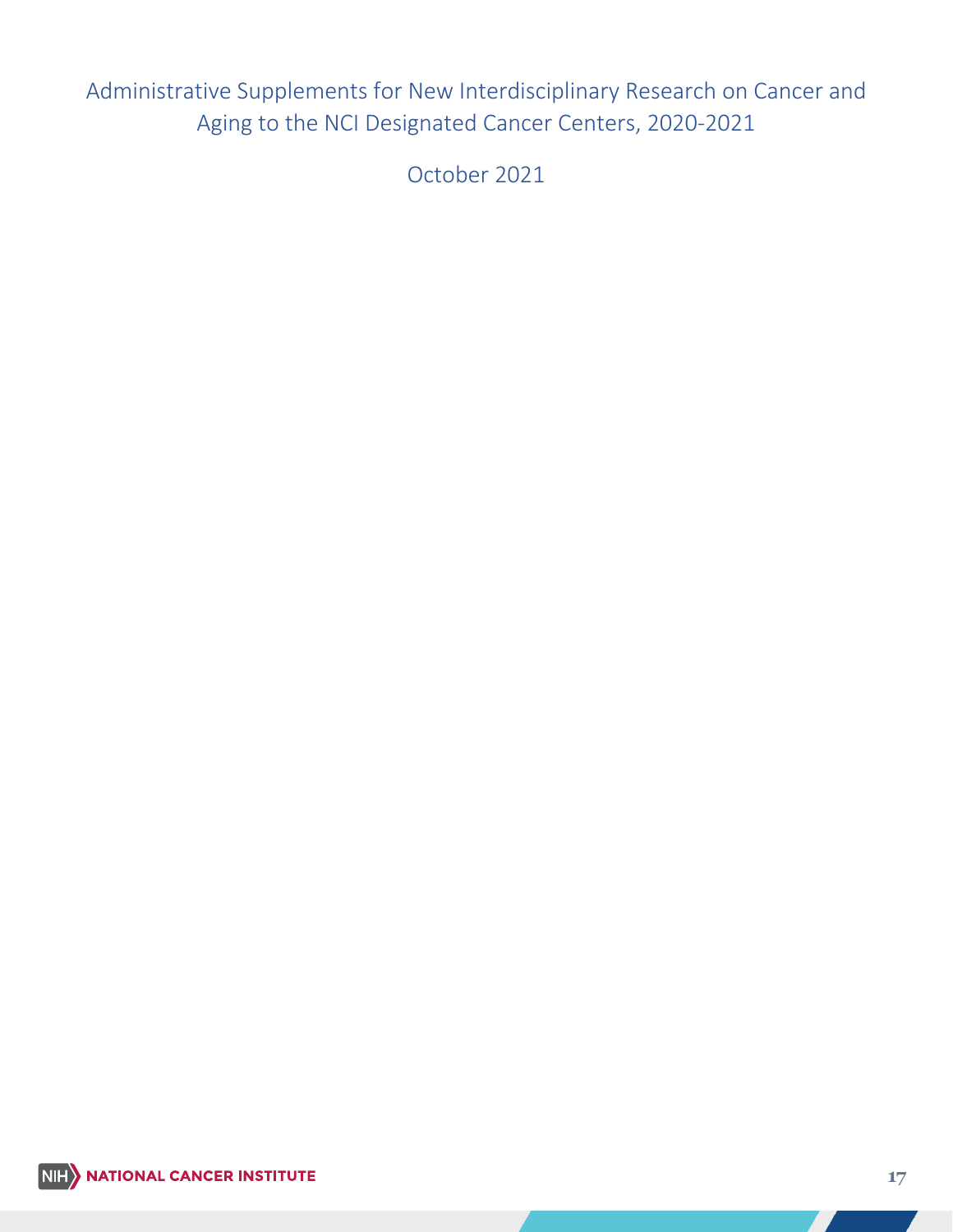# Administrative Supplements for the NCI P30 Cancer Center Support Grants to Build New Interdisciplinary Research on Cancer and Aging

 Contemporary improvements in early detection and diagnosis, cancer treatment, and the implementation of population-based cancer prevention and control strategies have contributed to a sustained decline in overall cancer mortality rates. Although this trend is promising, challenges at the nexus of cancer and aging are, in turn, becoming more prominent. Older adults (age 65 years and older) are the largest growing segment of the U.S. population, and aging into older adulthood is disproportionally associated with the incidence of common cancers. Many pediatric, adolescent and young adult cancer survivors can expect to live for decades after cancer treatment. However, evidence suggests some cancers and cancer treatments change the hallmarks of aging, shift aging trajectories, influence aging-associated outcomes like gait speed, frailty, and functional independence, and increase the risk of multimorbidity and subsequent malignancies. As cancer survivors age chronologically and biologically and experience adverse physical, psychosocial, and behavioral outcomes, interventions to prevent, ameliorate or rehabilitate aging-related consequences of cancer and its treatments are a priority.

 Strategic investments in aging research will contribute to population health by preserving or promoting healthspan and ensuring equitable access to – and benefit from – advances in cancer prevention, control, and population science. In FY20, the National Cancer Institute (NCI), Division of Cancer Control and Population Sciences (DCCPS) provided one-year supplemental funding to NCI-designated Cancer Centers to support the development of interdisciplinary research infrastructure to address critical cancer and aging research questions or catchment area needs.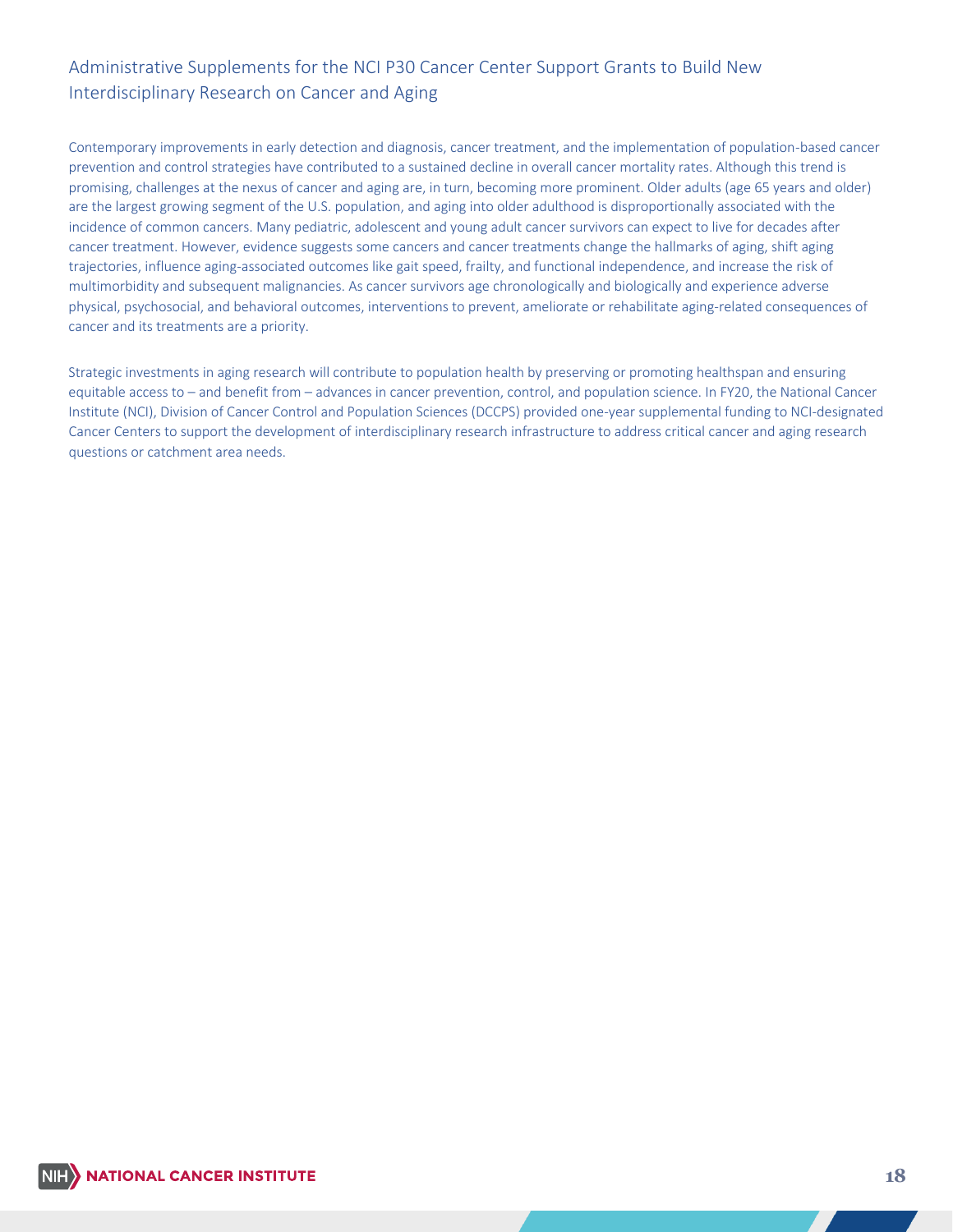## The Jackson Laboratory

**Project Contacts:** Karolina Palucka, MD, PhD and Susan Airhart, BS

**Project Title:** Building research capacity at the intersection of cancer and aging.

 **Program Overview:** The goal of this supplement is to accelerate our efforts to increase transdisciplinary research Cancer Center (CC) and NIA-funded Aging Center (AC). Specific activities carried out under this supplement included: 1) Creating a Cancer-Aging Task Force to guide the development of an integrated strategic plan, 2) promote AC and CC collaboration through the annual CC Retreat and CC-sponsored pilot funding; 3) engage external advisors to request their input on our programs and plans; and 4) conduct working group meetings to further develop collaborative project concepts. We have successfully completed the strategic planning process, identifying the central research themes that will guide the development of the Cancer-Aging research program as well as the expertise and technology gaps we must address to achieve our strategic goals. Further, we determined that post docs/trainees, with an interest in exploring the intersection of cancer and aging, are critical to developing this new transdisciplinary program. To that end, we've established a new post doc/trainee funding mechanism to support this. This program is complemented by Cancer-Aging Pilot RFA to help launch new collaborations. Finally, the Cancer Center EAB enthusiastically endorsed our plan to build an integrated Cancer-Aging research program. Thus, this supplement has enabled our NIH-funded centers to exploit our conjoint expertise in advanced genetic model systems of disease, physical proximity, and spirit of collaboration, to thoroughly explore questions at the intersection of cancer and aging/geroscience and advance discovery across these disciplinary domains. capacity and catalyze new, joint research programs between members of The Jackson Laboratory's (JAX) NCI-funded

## Oregon Health & Science University Knight Cancer Institute

### **Project Contacts:** Kerri Winters-Stone, PhD and Jeffrey Kaye, MD

 **Project Title:** Engaging Digital Technology to Investigate Aging in Cancer: A Collaboratory of KCI and ORCATECH **Program Overview:** The purpose of this supplement was to develop a unique "Collaboratory" between the Knight Cancer Institute and the Oregon Center for Aging and Technology (ORCATECH) to integrate digital technology to study aging and cancer. Our Specific Aims and accomplishments over the one-year funding period are as follows: Aim 1) We assembled both scientific core (n=7) and advisory (n=30) teams with expertise in aging, cancer, technology, therapeutic trials, community engagement, and rural health. Our advisory team met quarterly to guide the direction and activities of the Collaboratory, including the design and goals of the demonstration project in Aim 3 and culminating in a P01 planning retreat in September 2021. Aim 2) *Conduct a preliminary analysis comparing outputs from continuous*  We conducted an analysis on a sample of 10 patients who were monitored before and after a cancer diagnosis. An abstract was presented at ASCO and a manuscript is near submission. Aim 3) *Conduct a demonstration project integrating the CART Community Life Lab into KCI clinical trials to generate novel research questions and approaches that advance knowledge in cancer and aging*. The demonstration project is IRB approved and has enrolled 1 patient to date, with 14 patients currently in screening. Our sustainability plans include the following: investment from KCI in cancer and aging research through new developing shared resource in digital health and open faculty positions; proposal submitted for internal funding mechanism (\$500K), and P01 planning underway. The latter began through a retreat in September and cores will be identified for a 2023 submission. *Engage a transdisciplinary group of investigators, clinicians, and stakeholders to establish a novel research Collaboratory*. *passive monitoring between aging cancer survivors and aging peers without cancer using the existing CART database*. 2021 with 22 investigators, trainees and stakeholders. The next retreat is planned for January 2022, where P01 projects

## Robert H. Lurie Comprehensive Cancer Center of Northwestern University

### **Project Contacts:** Bonnie Spring, PhD and Christine Rini, PhD, MA

 **Project Title**: Sustainable Interdisciplinary Research Infrastructure to Address Challenges in Aging and Cancer  **Program Overview:** This project aims to create sociotechnical infrastructure to support research on cancer and aging. As social infrastructure, we propose to establish a new consortium of Chicago-area basic, clinical, and population science experts in aging and cancer—the Consortium for Cancer and Aging Research (CCAR). We will deploy a novel IDEAS lab method to facilitate the emergence of new interdisciplinary research collaborations at the Robert H. Lurie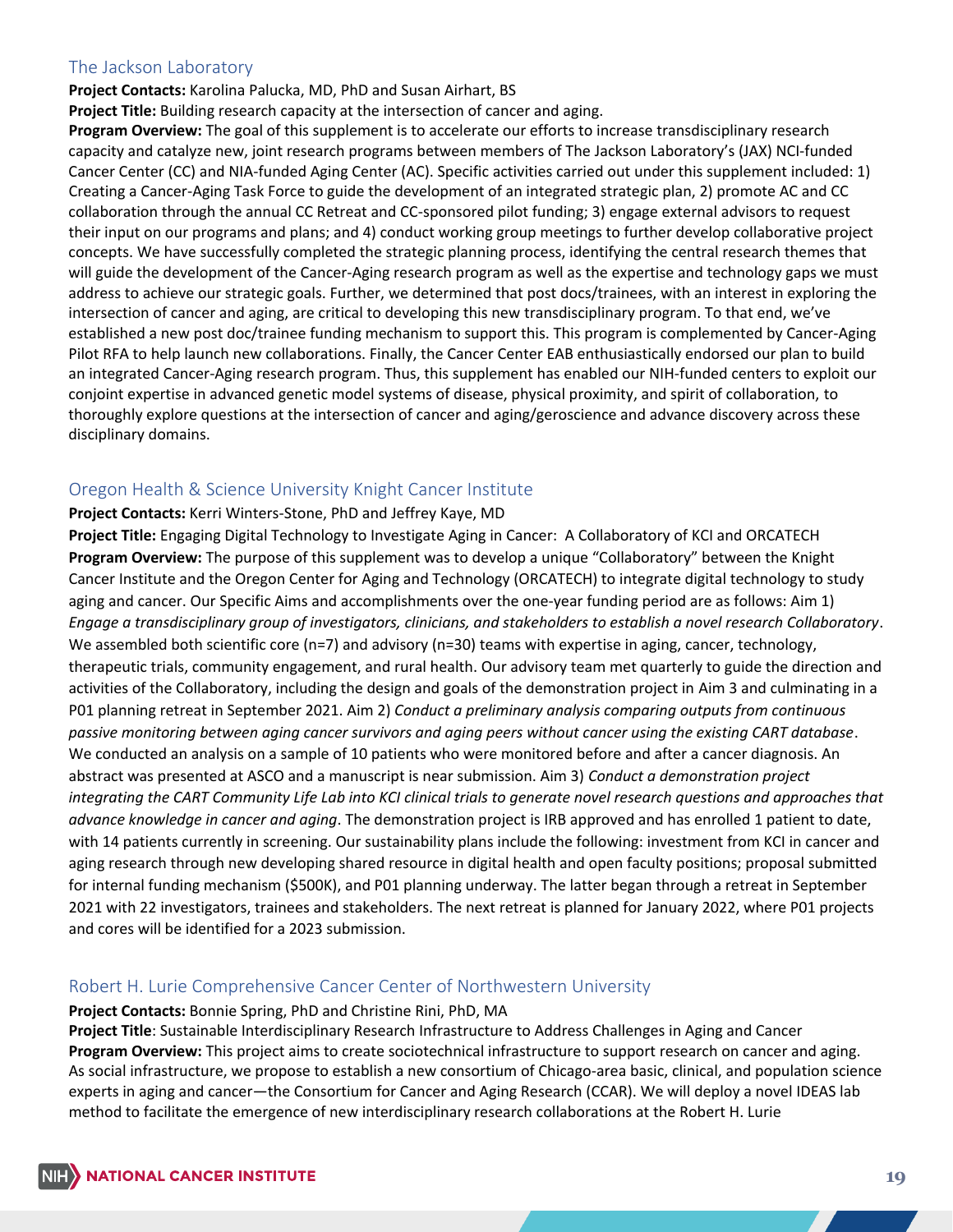Comprehensive Cancer Center of Northwestern University (Lurie Cancer Center). To create technical infrastructure to implement research findings, CCAR will initiate strategic planning and a proof-of-concept demonstration of digital infrastructure that includes an electronic health record registry for patients with indicators of functional aging and that auto-refers adult breast cancer survivors with obesity to receive behavioral weight loss treatment. The most interdisciplinary team emerging from the IDEAS lab won a \$50,000 pilot grant to study Circadian Disruption as a potential Mechanism of Accelerated Aging in Lymphoma. They won \$10,000 in additional pilot funds to collect the DunedinPoAm biomarker that measures the pace of aging. Two IDEAS lab graduates also competed successfully for two \$100,000 Pepper Center pilot grants: one creating a telehealth tool to address cancer-related distress in older rural survivors; the other examining whether physical activity prevents frailty in older cancer survivors. Both went on to earn career development awards and plan NCI R01 submissions in fall 2022; one has joined a writing group of the national Cancer and Aging Research Group (CARG). Fields added to an EPIC survivorship registry support identification of breast and prostate cancer patients with obesity and frailty with auto-referral to cost-effective MPOWER behavioral obesity treatment that shows feasibility, acceptability, and preliminary efficacy for an initial 17 patients.

## Sidney Kimmel Comprehensive Cancer Center at Johns Hopkins

#### **Project Contact:** Elizabeth A. Platz, ScD, MPH

 **Project Title:** SKCCC Agenda Setting and Engagement Activities to Promote Aging and Cancer Research organize funding opportunities responses, 2) cultivate new population science investigators working at the aging-cancer through presentations and deep discussions, identified gaps in knowledge about seven major aging-cancer research questions. -Held CPC Annual Retreat focused on aging-cancer via presentations and breakout sessions addressing 3 key research areas from the WG. -Integrated aging-cancer as a priority area crossing each CPC aim. -Internal pilot funding accomplishments: -Ongoing monthly engagement with the SKCCC Patient and Family Advisory Council around Advisory Board. -Multidisciplinary seminars on aging-cancer scheduled for 2021-2022. Key strategy to sustain research for actively promoting and facilitating collaborative research on aging-cancer including across SKCCC programs. To do so, Council; organizing seminars on priority topics; promoting continued internal funding for multidisciplinary pilot projects; **Program Overview:** We conducted research *agenda setting* and *communication/engagement activities* to advance interdisciplinary, population-focused intra- (CPC) and inter-programmatic aging-cancer research. Our efforts were designed to: 1) stimulate new, innovative cancer prevention and control research at the nexus of aging and cancer and interface, and 3) bring attention to clinical and public health needs for research and translation to practice for older adults at risk for cancer or living with or surviving cancer, including in the catchment area. *Agenda setting* accomplishments: -Convened the Aging and Cancer Work Group (WG) with members across divisions/disciplines, which awarded for one aging-cancer study for FY22. Will offer aging-cancer in RFP in FY23. *Communication/engagement* translation and implementation of best practices for older adult cancer survivors and their caregivers. -Ongoing planning with SKCCC Community Outreach and Engagement for engagement with the newly convened statewide Community on priority aging-cancer topics: As a cross-cutting priority area in the CPC Program, the CPC leaders are held responsible activities include: networking collaborators; updating on research at the CPC retreat and SKCCC Program Leaders' and co-mentoring students/fellows across aging-cancer disciplines.

## Stephenson Cancer Center at The University of Oklahoma

 **Project Contacts:** Kathleen Moore, MD, Lori Jervis, PhD, and Arlan Richardson, PhD **Project Title:** GeroOncology Program Development from Bench to Bedside to Community **Project Aims/Goals:** The primary goals of this supplement were to develop a novel program to study the molecular underpinnings of the increased risk for cancer with age, investigate strategies to delay cancer in the aging population, and improve care and outcomes for older patients with cancer. The GeroOncology Working Group has since been established as one of three standing working groups in the SCC. Based on a mini-workshop involving directors of Geriatric Oncology Clinics at other Cancer Centers, we explored the possibility of developing a Geriatric Oncology Clinic at the SCC. Based on the enthusiasm of the 60+ attendees at the mini-workshop, we decided to develop a pilot clinic in 1 or 2 types of cancer. Ryan Nipp, MD/MPH has been recruited from Harvard Medical School to be a co-director of the GeroOncology Working Group and to lead the effort in developing a Geriatric Oncology Clinic in the SCC. Four pilot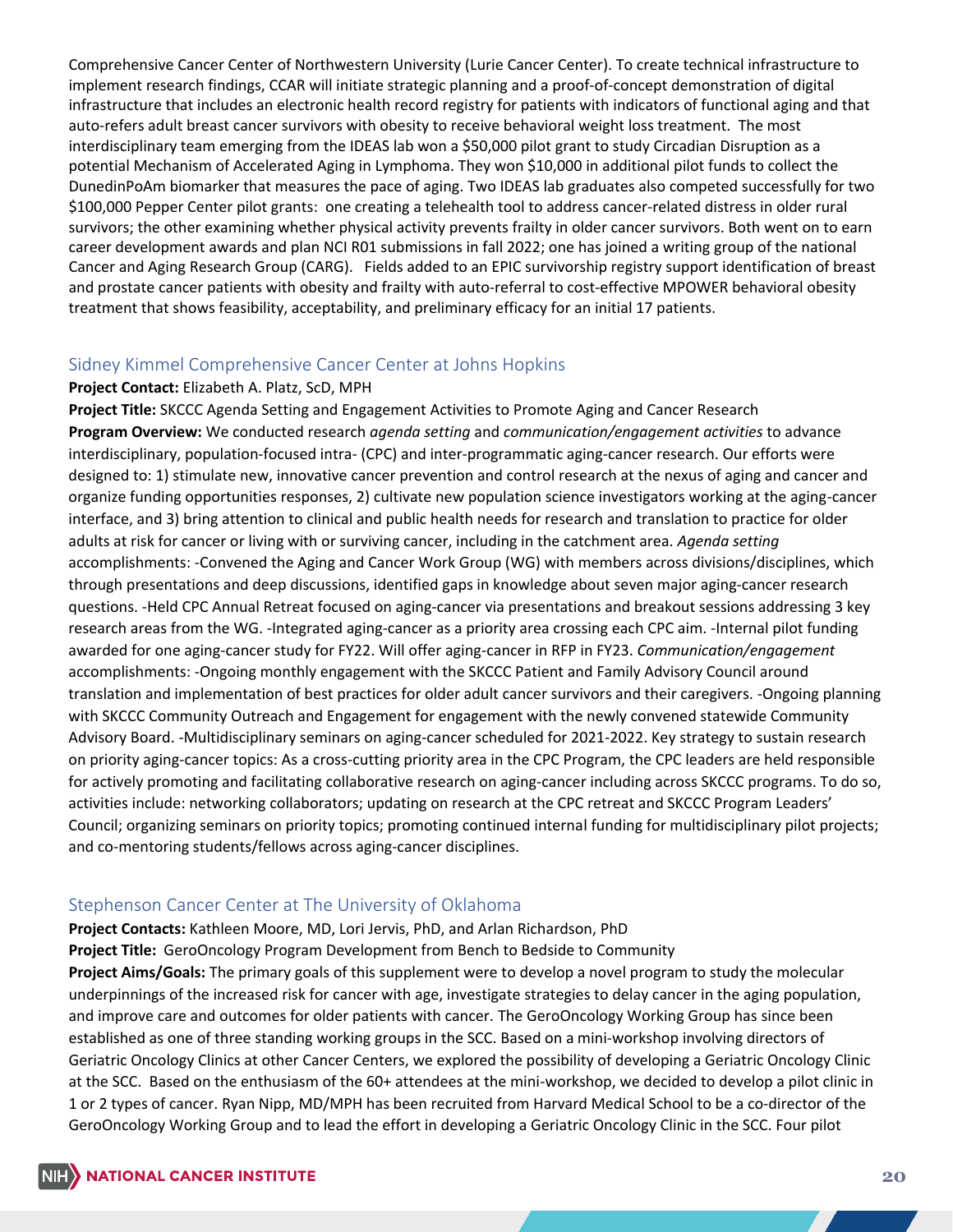aging and cancer who described the current status of research in this area. The symposium was very successful with 293 attendees; ~60% of the attendees coming from other Cancer Centers. We plan to continue to award pilot grants in aging and cancer and to hold the Oklahoma GeroOncology Symposium each fall to focus on current research in aging and cancer. Faculty will continue to be recruited with interests in aging and cancer, specifically in community outreach and grants of \$50,000 each were awarded to teams of scientists studying aging and cancer to gather preliminary data for future NIH grants. A virtual Oklahoma GeroOncology Symposium was held with six internationally recognized speakers in health equity in geriatric oncology.

## University of Colorado Cancer Center

 **Project Contacts:** Daniel Sherbenou, MD, PhD, Elizabeth Kessler, MD, and Sarah Roberts, MS, ACSM CET **Project Title**: Infrastructure Development and Team-Building for a Statewide Approach to Address Cancer and Aging in Colorado

 **Program Overview:** The University of Colorado Cancer Center contains a rich faculty interested in aging and cancer which ranges from clinical to basic researchers. With this expertise, our long-term goal is to organize a Center for Aging and Cancer in Colorado with the capability to improve the cancer care for the elderly in our state and beyond. Towards this, our project aims to (1) build the infrastructure to promote scientific exchange among our members, (2) disseminate the use of frailty assessments in both urban and rural clinical practices, and (3) build the capacity for patient-centered cancer in the elderly. People age very differently, and we believe the concept of frailty is central to formulating a personalized cancer treatment approach for older persons. Thus, we have used focus groups to determine the preferred center and statewide, the G8 questionnaire was the preferred tool. In order to optimize implementation, we developed the electronic medical record. In parallel, we will pilot the patient reported G8 in rural clinical practices. Our transdisciplinary foundation will continue bidirectional activity between the cancer center and community practices serving patients across Colorado. Based on results of piloting the patient-reported G8, we will implement this tool data collection. During the award period, we have galvanized the members of our cancer center who seek to address frailty measurement among our stakeholders. From discussions with oncology and primary practice providers in our a patient-reported version. Within the University of Colorado clinics, we are piloting a "G4+4" version in which 4 questions are asked via the "My Health Connection" patient portal, and the remaining 4 questions are collected from broadly and establish a pipeline for the frailty patient data collection for elderly patients with cancer.

## University of Michigan Rogel Cancer Center

 **Project Contacts**: Lindsay Kobayashi, PhD, MSc, Lauren Wallner, PhD, MPH, Katrina Ellis, MSW, MPH, PhD, David Lombard, MD, PhD

**Project Title:** The Cancer and Aging Initiative at the U-M Rogel Cancer Center

 **Program Overview:** This supplement aimed to establish and enhance sustainable infrastructure for research addressing cancer and aging at the University of Michigan Rogel Cancer Center through 1) building collaborative networks, 2) establishing new data resources, and 3) supporting early career development. To achieve Objective 1), we held a Cancer and Aging "Research Jam" to identify priority areas for institutional programming and new research initiatives. Building support research in progress. To achieve Objective 2), we have invested in linking over 18 years of longitudinal data from diagnoses and treatments as a new shared data resource. To achieve Objective 3), we have supported cancer center this supplement period. Starting with the HRS-Medicare linkage, we are working to establish a Cancer & Aging data and code repository as a potential new shared resource for the Cancer Center, which would enhance the accessibility of investigators with dual expertise in cancer and aging.from the "Research Jam", we now host a monthly cross-programmatic Cancer and Aging Working Group series to the nationally representative US Health and Retirement Study (HRS) and its biobank to Medicare claim data on cancer postdoctoral fellows with funding to present their research on cancer and aging at national conferences and to attend training programs on aging. Our next steps are to extend and formalize activities and infrastructure established during population data for cancer and aging research. We will continue our cross-programmatic working group, facilitate development of external grant applications in cancer and aging, and continue to invest in training the next generation of